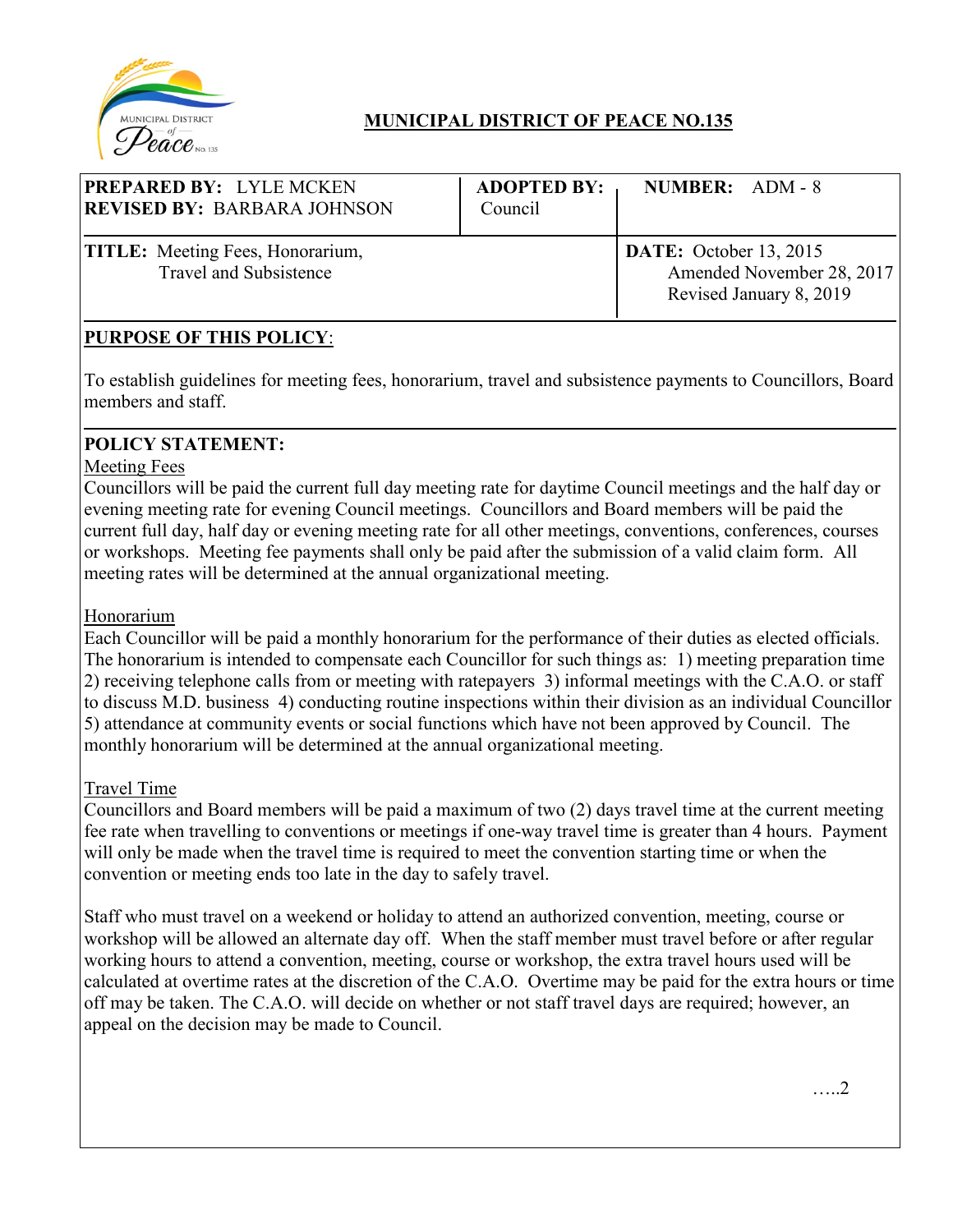

# **MUNICIPAL DISTRICT OF PEACE NO.135**

| <b>PREPARED BY: LYLE MCKEN</b>                                    | <b>ADOPTED BY:</b> | NUMBER: ADM - 8                                                                       |
|-------------------------------------------------------------------|--------------------|---------------------------------------------------------------------------------------|
| <b>REVISED BY: BARBARA JOHNSON</b>                                | Council            | page 2                                                                                |
| <b>TITLE:</b> Meeting Fees, Honorarium,<br>Travel and Subsistence |                    | <b>DATE:</b> October 13, 2015<br>Amended November 28, 2017<br>Revised January 8, 2019 |

## **PURPOSE OF THIS POLICY**:

To establish guidelines for meeting fees, honorarium, travel and subsistence payments to Councillors, Board members and staff.

# **POLICY STATEMENT:**

#### Mileage

Mileage, at the current rate, will be paid to each Councillor, Board member or staff member who provides his own transportation to conventions, meetings, conferences, courses or workshops. The Public Works Foreman and the Manager of Ag Services are authorized to drive a municipal vehicle to attend authorized conferences, meetings, and seminars and will receive payment for actual fuel expenses incurred and not a mileage payment. Payment is made upon presentation of paid invoices. Councillors, Board members and staff are encouraged to travel together.

### Subsistence

Councillors, Board members and staff will be paid the current meal reimbursement rate for each meal purchased at a conference, convention or meeting. The Municipality will pay the current meal reimbursement rate or the actual meal charge, whichever is greater, when the member is required to pay for his own meals while attending a meeting, convention or conference. Payment is made upon presentation of meal receipt, if meal cost is great than current meal reimbursement rate. No payment is made when meals are provided as part of the registration, unless a predetermined medical condition exists or dietary requirements cannot be met. Councillors, Board members and staff are required to pay all fees and rates assessed to their spouse who may accompany them to conventions, etc. The only exception will be that the Municipality will pay for the RMA Fall Convention banquet tickets for all Councillors, staff and their spouses.

When possible, hotel accommodations (including parking) and air fare for Councillors, Board members or staff will be paid on the M.D. credit card. In the event that a personal credit card is used, all Councillors, Board members and staff will be reimbursed for hotel accommodations, air fare and other approved expenses upon submission of a receipt.

No payment of meeting fee, mileage or subsistence will be made unless the registrant has prior authorization to attend by either Council, the Board or the C.A.O.

.…3